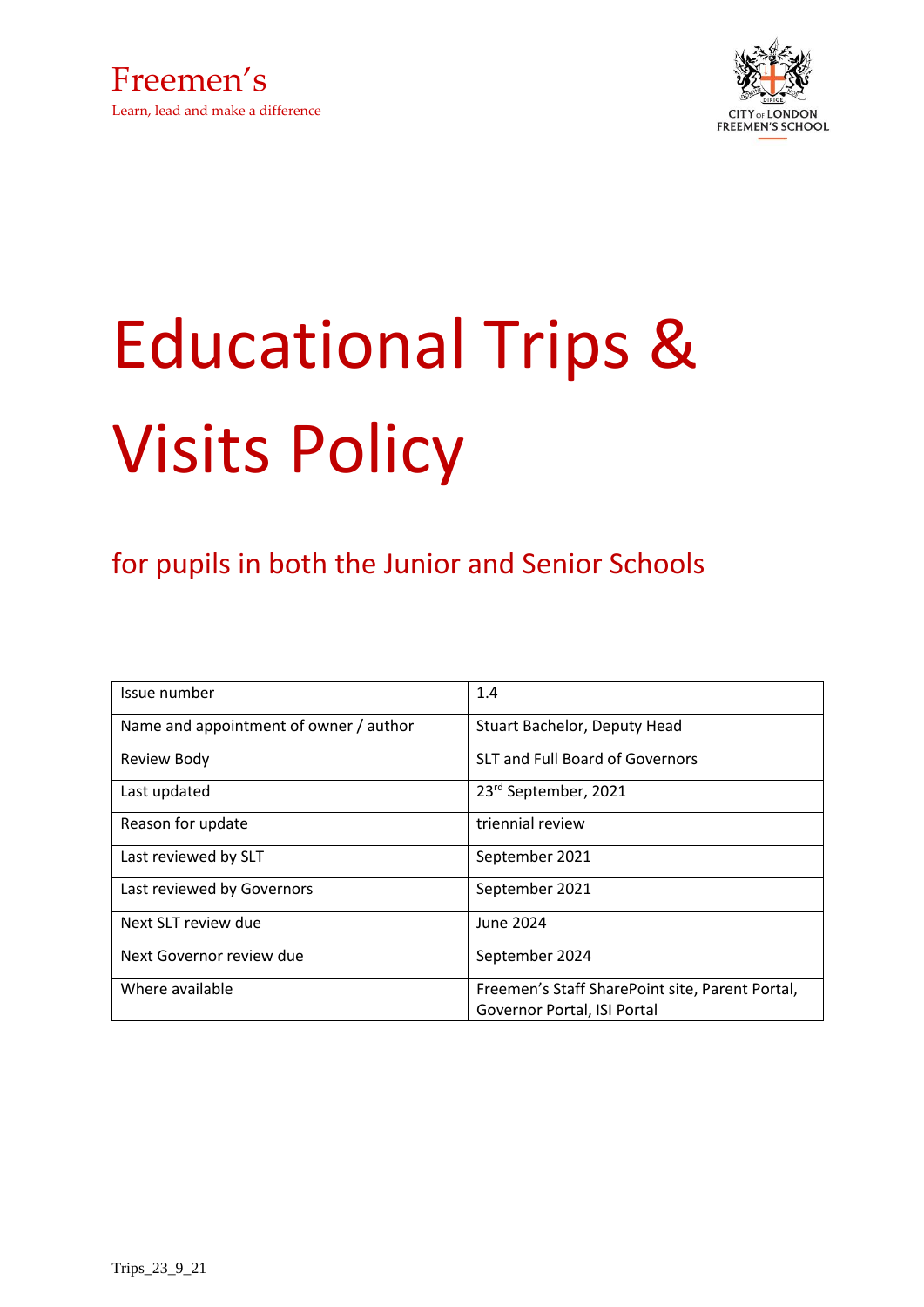Freemen's Learn, lead and make a difference



### **Introduction**

Strategic Intent: We want children at Freemen's to learn, to lead and to make a difference. The trips and visits programme forms a vital part in fulfilling our strategic intent and are central to the life of the School. Some trips are of direct relevance to the curriculum and form part of the teaching and learning in some subject areas. Other trips serve to enrich the school experience. They may relate to extra-curricular activities, leadership training, physical recreation, self-development and other non-subject specific objectives. Trips and visits include the following (non-exhaustive list):

- a. day trips to historic sites, museums, galleries, natural features, farms, drama productions
- b. language trips abroad
- c. field trips, e.g. geography, history, art history
- d. adventure activities, e.g. canoeing, climbing, trekking, horse riding, sailing
- e. Musical / choir concert tours
- f. sports tours and ski trips (but not sports fixtures)
- g. Duke of Edinburgh Award programme
- h. Combined Cadet Force ("CCF") activities, including weekend exercises, military camps
- i. Walbrook trips

When determining the programme of trips, the School is mindful to balance the many benefits of trips with the likely effects of lost teaching time.

The school calendar lists the trips and visits that are due to take place over the coming academic year, together with planned home and away sports fixtures.

It is the policy of the School to encourage educational trips and to ensure that they are properly organised and run in accordance with best practice and having full regard to health and safety and the School's duty of care to pupils. The School retains ultimate responsibility for pupils at all times during school trips, even when activities are undertaken under instruction from outside providers. Staff should be prepared to follow the procedures for organising and running trips in order to minimise the risks to pupils and themselves. A member of staff needs to act as a "prudent parent" at all times when preparing and participating in a school trip.

Trips are excellent opportunities for continuing professional development. Mindful of this, the School aimsto offer these opportunities to as wide a range of teaching staff as possible. In addition, and presuming that there is no conflict with the execution of their primary duties, nonteaching staff are also encouraged to attend trips in a supervisory capacity.

The Deputy Head is the Educational Visits Coordinator (EVC) for the School and scrutinises the arrangements for any trip leaving the school, as does the Head of the Junior School in the case of Junior School trips. The Senior School Administrator, Lucy Ryckaert, provides administrative support for all trips.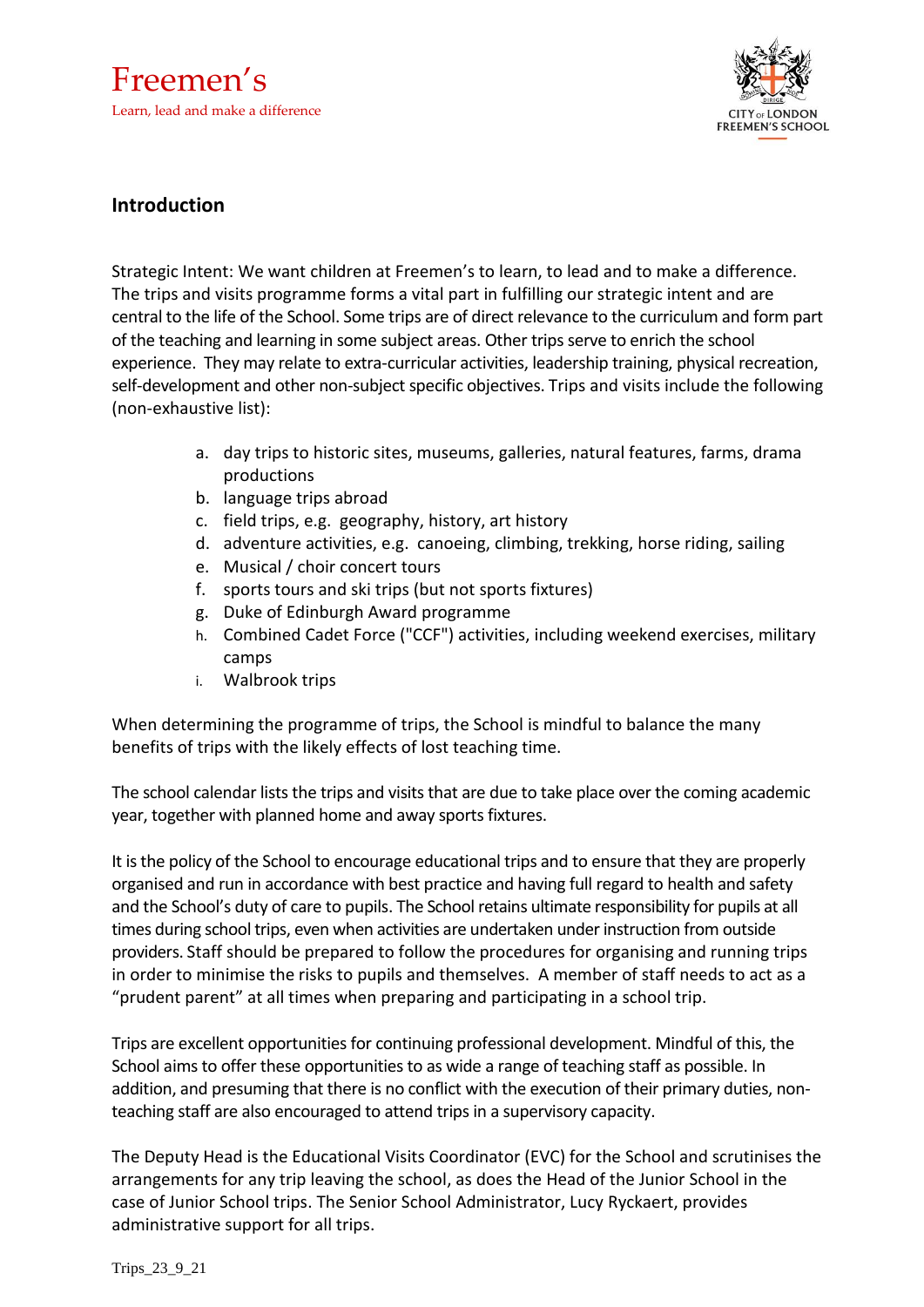

The EVC conducts periodic reviews of the number, duration, timing, nature and quality of school trips at Freemen's to ensure that they provide an excellent range of opportunities for our pupils to fulfil their educational, personal, spiritual, artistic and sporting potential, as well as to check that the trips programme does not encroach to an unjustifiable extent on curriculum time.

Staff are given training relevant to trips from time to time. In April 2018 they were trained on trip risk assessments by the EVC.

This Policy applies to all Freemen's pupils, including boarders, and should be read in conjunction with the following documents:

- *Behaviour Policy*
- *Code of Conduct and School Rules*
- *Staff Code of Conduct* (appended to the School's *Safeguarding Policy*)
- *Alcohol Consumption by Pupils Policy*
- *Alcohol Consumption by Staff on Trips Policy*
- *Searches and Confiscation Policy*
- *Transport Policy*

This Policy incorporates non-statutory guidance from the Department for Education's *Health and Safety on Educational Visits* (November 2018).

#### **Procedures**

#### **Initial planning**

- 1. Trips should be good value for money and, in the interests of maximising access by all pupils, no more expensive than they need to be.
- 2. Support is available to staff when planning a trip or considering whether or not one is viable. The Senior School Administrator is the first port of call for all administrative aspects of trip planning and the EVC for all other aspects.
- 3. In planning any trip consideration should be given to the benefit to pupils. A trip to a place they could readily be taken to by parents is not really suitable – trips should offer unique experiences which might be difficult for the general public to access e.g. specialist talks by staff at zoos or companies, specific projects for which the stimulus material may be found in an Art Gallery or museum and the work is guided by staff.
- 4. Each trip must have a designated Trip Leader (TL) who communicates with parents, tour companies, the Bursary, the Deputy Head / Head of the Junior School and takes the lead on the trip itself. A Deputy Leader should also be appointed who is appropriately acquainted with the details of the trip to take over in the case of the Trip leader being unavailable.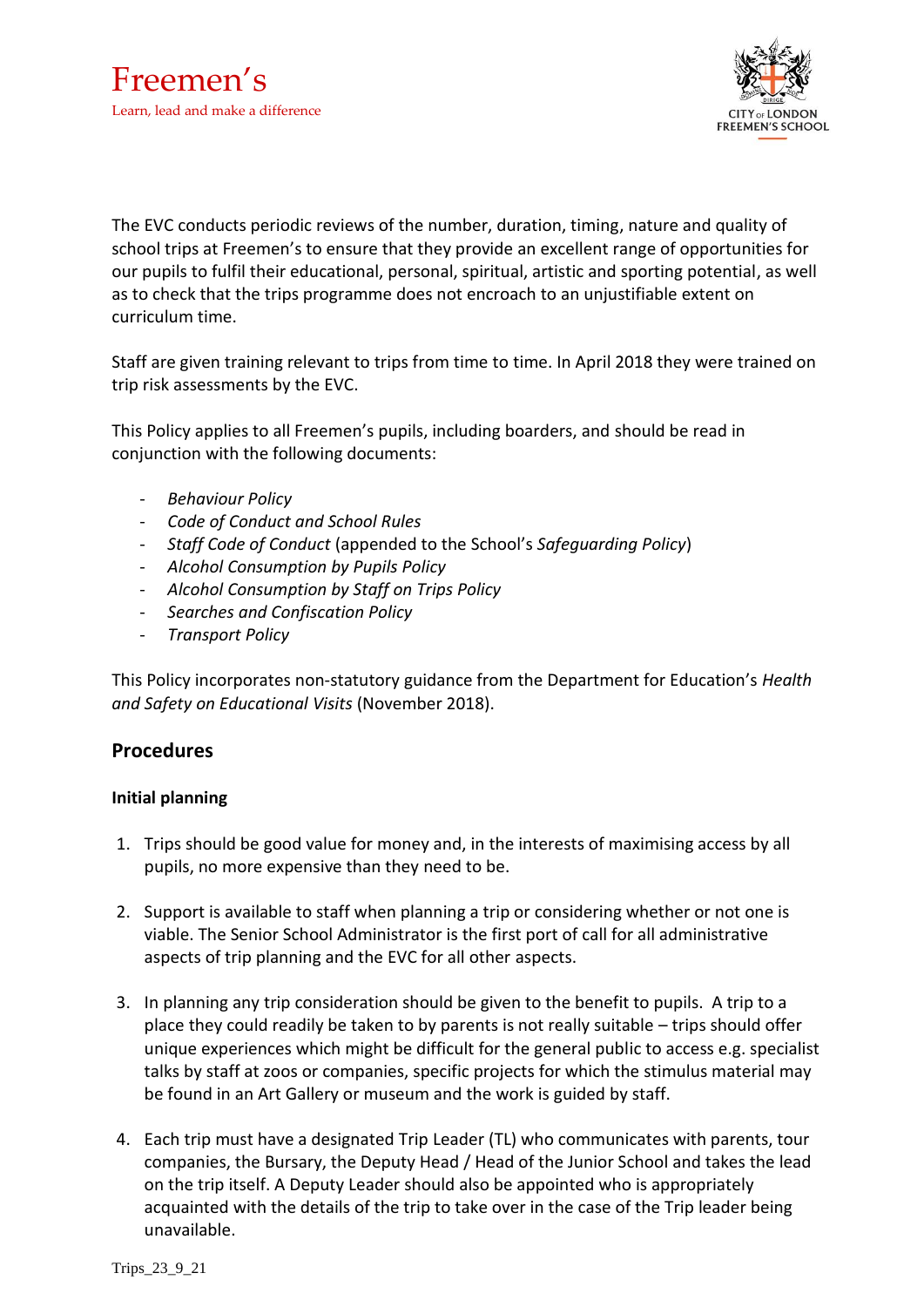

- 5. When seeking to staff trips, TLs are asked to advertise them as widely as possible rather than solely reverting to colleagues who have attended such a trip in the past.
- 6. The TL will hold a valid first aid certificate or ensure that one of the accompanying teachers does, although in certain narrowly prescribed cases the EVC may waive this requirement if necessary.
- 7. Where a school minibus/vehicle is used, the driver must be authorised under the City's Corporate Transport Policy.
- 8. Staff must plan any day/evening trip at least 6 weeks in advance, any domestic residential trip (or overseas non-residential trip) at least 6 months in advance and any overseas residential trip at least 9 months in advance. Overseas residential trips that have not run before must be mentioned to the Deputy Head a year in advance. As far as possible, trips should be scheduled to avoid clashes and competition between trips. Proposed dates for major trips, such as ski trips, sporting tours, music tours and adventure holidays, must be submitted at the earliest possible termly Calendar Meeting so that potential clashes can be resolved.
- 9. A preliminary visit is made by the Trip leader if deemed necessary by the EVC. If necessary, efforts should be made to acquire details from other sources. The costs of any preliminary trip must be included in the overall budget for the trip.
- 10. Some trips may be organised using external providers. TLs firstly check whether or not the provider holds a valid [Learning Outside the Classroom Quality Badge.](https://lotcqualitybadge.org.uk/search) If not, preparations for the trip must include checking the following:
	- their insurance
	- that they meet legal requirements
	- their health and safety and emergency policies
	- their risk assessments
	- control measures
	- their use of vehicles
	- staff competence
	- safeguarding
	- accommodation
	- any sub-contracting arrangements they have
	- that they have a licence where needed

The Badge also guarantees that providers who offer adventure activities (e.g. caving, climbing, trekking, watersports) have the necessary licences to do so. If a provider of these activities does not hold the Badge, the School independently checks that it holds a licence as required by the Adventure Activities Licensing Regulations 2004.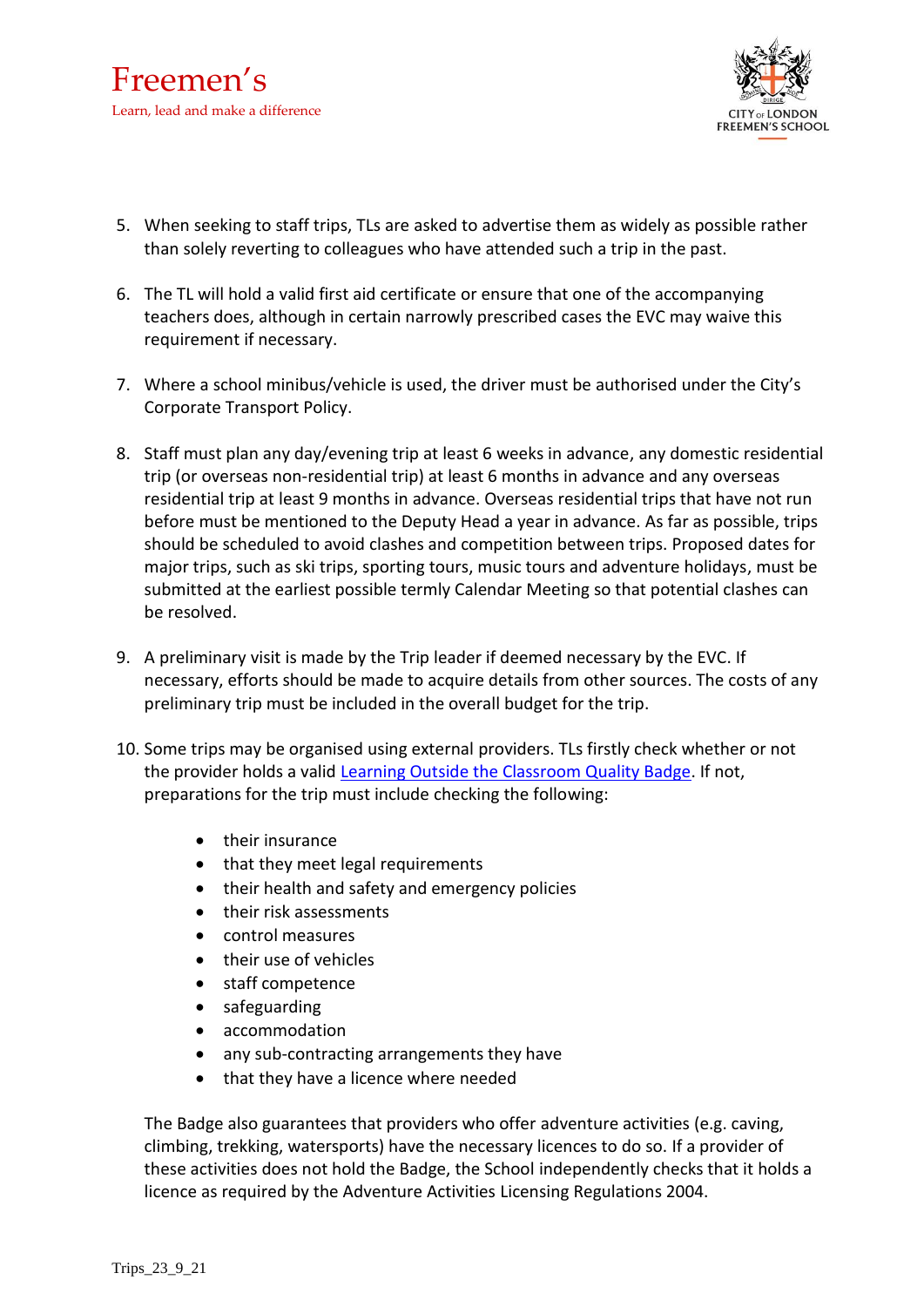

- 11. No trips may be formally publicised to pupils or financial commitments entered into until the trip has been discussed and agreed by the Deputy Head. However, in some cases interest in a trip has to be gauged before approval can be finalised.
- 12. The proposal must have a clearly definable and educational purpose. Staffing must be carefully considered in order to minimise the number of lessons needing to be covered for staff absent on trips. Staff should give consideration to the amount of lesson time missed by pupils on the trip, especially for year-groups with forthcoming public examinations. It may be that approval is not granted by the DH if the trip is considered by him, to, on balance, be against the pupils' best academic interests.
- 13. It has not been practice at Freemen's for pupils to attend revision seminars or workshops and these should remain optional for students to undertake if they wish.
- 14. With the exception of departments such as Biology and Geography where field work is an essential component of the curriculum, departments should limit themselves to one outing per Key Stage per year if curriculum time is going to be lost. Evening events such as lectures and performances are not limited and the factors that need consideration are the lateness of the return and the age of the pupils.
- 15. Non-Freemen's children should not accompany Freemen's trips. The only exceptions to these are Glyn-Freemen's CCF trips.
- 16. It is not normally appropriate for staff to be accompanied by members of their family on trips and the agreement of the Headmaster is required before any exception can be made to this rule. Agreement is not required in the case of spare concert/theatre tickets being sold to relatives of staff where those relatives do not accompany the school party to and from the venue. Other than that, exceptions are only made for children who are also pupils at Freemen's. If a member of staff is on a trip which also includes their own child, the following conditions apply:
	- a) staff members are not allowed to be in a group containing their own child;
	- b) staff children must observe the usual formalities when addressing the member of staff- i.e. calling them Mr or Mrs X rather than "Dad" or "Mum";
	- c) in the event of the child being unwell, they will be looked after in exactly the same way as any other pupil on the trip;
	- d) the member of staff will not single out their own child for any special treatment whilst on the trip (e.g. providing extra money or food);
	- e) in the event of any emergency the member of staff will attend to the needs of the group of which they are in charge;
	- f) the staff member will not sit next to or near their own child on any sort of transport again, their group must be their focus;
	- g) the staff member, and child, will return to the point of departure as any other participant; they will not ask for any special arrangement such as meeting other family members at the destination or remaining in a destination after the party has left.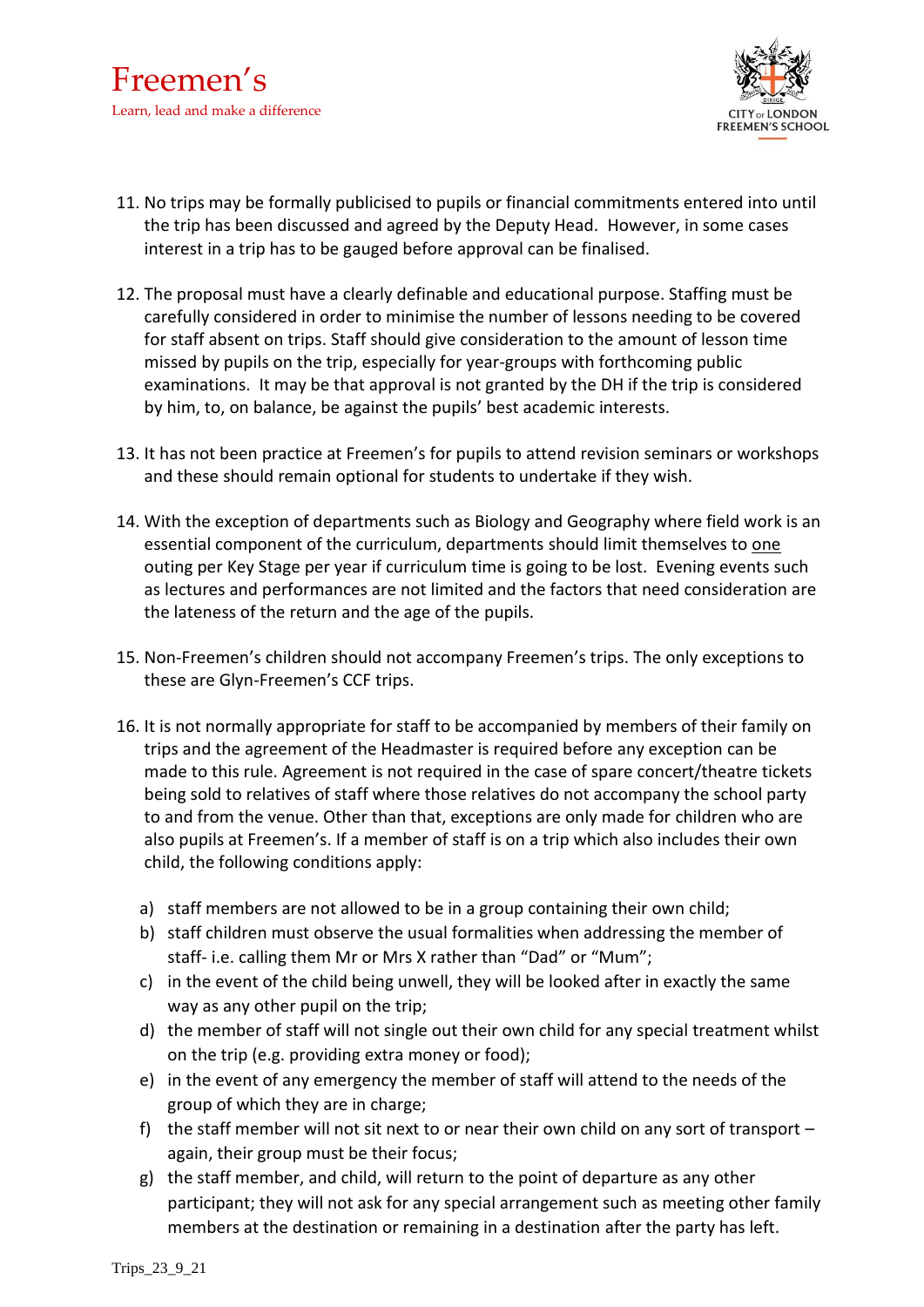

- 17. Staff may only use their own cars during trips if they have been authorised for use on City business. As a general rule, staff are not permitted to carry pupils in their own cars while on trips. Exceptions to this general rule are detailed in the *Staff Code of Conduct*, which is appended to the School's *Safeguarding Policy*.
- 18. Drivers of a School minibus must have a current MIDAS certificate, have undertaken the City's transport training and confirmed that they have appropriate licences to drive a City vehicle. School minibuses may not be used for trips outside mainland UK.

#### **Application**

- 1. It is necessary for permission to be obtained from the Deputy Head. An 'Approval in Principle for an Educational Trip' form is filled out by the TL. The completed forms should be sent to the Deputy Head for signature at least 6 weeks prior to a day / evening trip or visit, at least 6 months for a domestic residential trip (or overseas non-residential trip) and at least 9 months for an overseas residential trip. Overseas residential trips that the school has not run before must be mentioned to the Deputy Head a year in advance.
- 2. A risk assessment is submitted with the Approval in Principle form. A risk assessment is simply good sense and the requirement is that it would be the response of a "prudent parent". Risk assessments from previous visits can be used as a starting point for a revised assessment, but they must never be adopted without checking for changes which may have occurred. Where an outside service provider is being engaged, for example a tour company or activity centre, that provider must supply a full risk assessment. However, this must be in addition to a risk assessment that covers the trip as a whole. Completed risk assessments are to be given out to all adults accompanying the party and need to be read ahead of the trip.
- 3. A basic itinerary is submitted with the Approval in Principle form.
- 4. The Deputy Head may decide that a "Plan B" must be formulated in case the intended programme cannot be followed, e.g. what to do in inclement weather.

#### **Communication**

- 1. Communications with parents include the fullest possible information about the purpose, destination, costs, insurance, requirements for spending money, the date after which deposits cannot be refunded and cancellation arrangements. Parents are also informed of medical and visa requirements.
- 2. Parents are made aware of the level of insurance cover which is provided. If additional or special insurance is being obtained through a tour operator, provider of services for the trip (e.g. ski insurance) or the City of London Corporation, details of this cover are also given. Letters also contain a statement to the effect that parents may wish to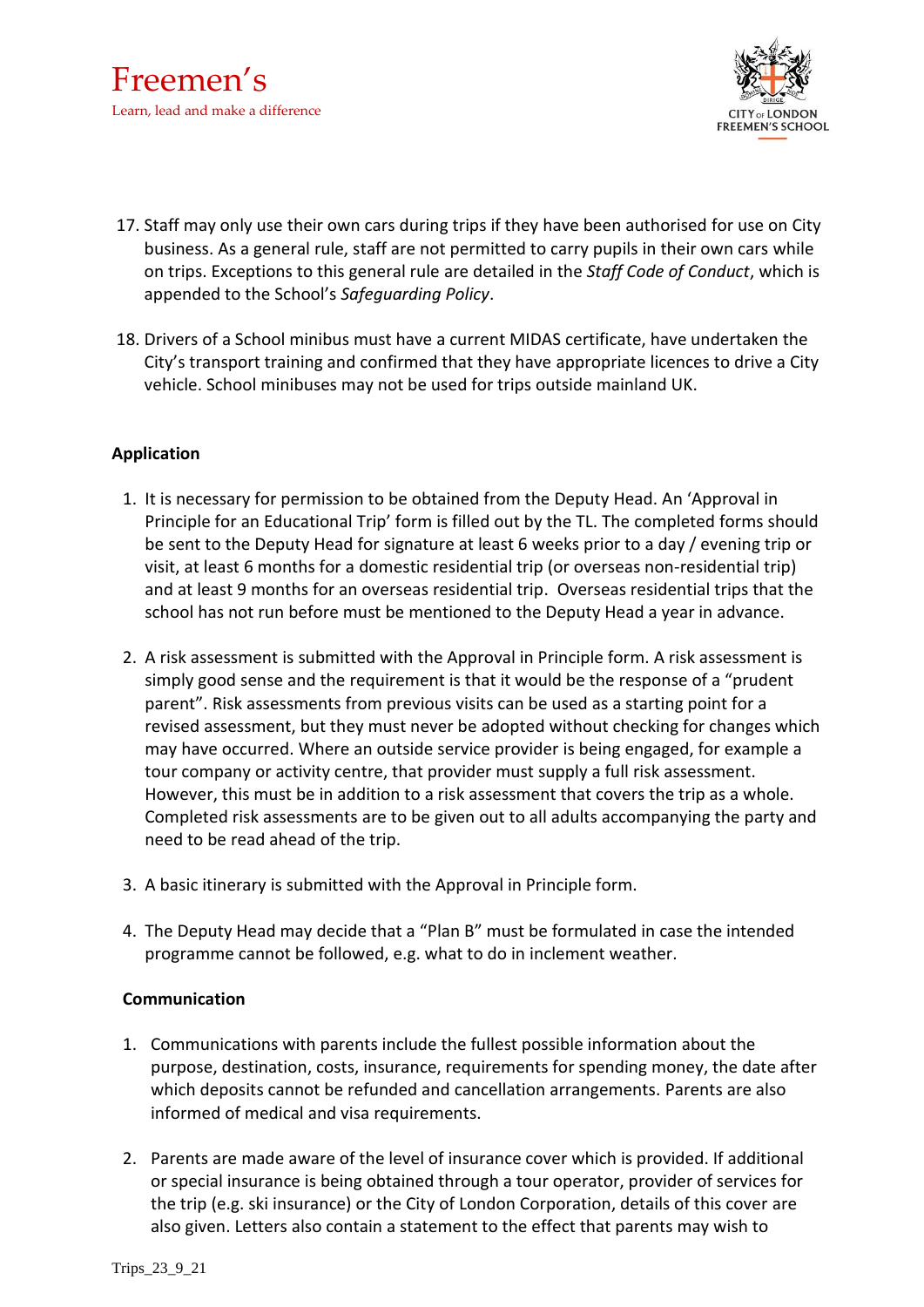

consider the adequacy of their family 'all-risks' insurance provision. Parents are fully informed of all relevant details relating to cancellation and withdrawal of their children from a trip, including information about possible loss of deposits. The TL takes a copy of the school travel insurance with him/her on any overseas or residential trip.

- 3. Parents are encouraged to be honest about pupil medical conditions which may compromise insurance cover. If necessary, separate insurance might be necessary for pupils suffering long term and medicated conditions such as depression. The expense of such a policy would need to be met by the parents.
- 4. The Deputy Head may require potential participants in a trip to undergo a medical examination to determine whether they are fit to take part. This examination should be carried out by the pupil's GP and a letter confirming fitness sent to the trip leader.
- 5. The Deputy Head reserves the right to exclude any pupil from a trip on medical grounds or if there are concerns about his/her behaviour. In addition, no travel is undertaken against the advice of a medical practitioner, as this would not be covered by insurance.
- 6. A briefing meeting for parents is held for any trip which is overseas or possesses any other unusual factors. This meeting provides parents with full information about the trip and an opportunity to ask questions. Materials used at the meeting are sent electronically to parents and pupils who are unable to attend.

#### **Advanced Planning**

- 1. For all overseas trips, the TL has a meeting with the Deputy Head (or Head of Junior School for JS trips) shortly before the trip departs to anticipate and discuss any challenging aspects of the trip and to agree action points. The DH / HoJS may also request such a meeting for certain domestic residential trips.
- 2. All coaches booked for school trips must have seat belts. When booking a coach abroad, organisers obtain written confirmation that seat belts will be provided. If seatbelts cannot be guaranteed by coach companies abroad in countries where they are not compulsory, the member of staff organising the trip must consult the Deputy Head at the earliest possible stage of organisation.
- 3. Passenger assistants and limits on driving time for school trips other than those exclusively for boarders are as follows:
	- a) In line with the Highway Code, drivers of minibuses without pupils in them (e.g. driving a minibus with the DofE kit in it) must have a rest of minimum 15 minutes every 2 hours of driving (or sooner if tired).
	- b) This figure decreases to 1.5 hours if children are being carried.
	- c) Maximum 4.5 hours on the road by one driver in one day carrying children [legal limit is 10 hours in one day] - otherwise second driver is required.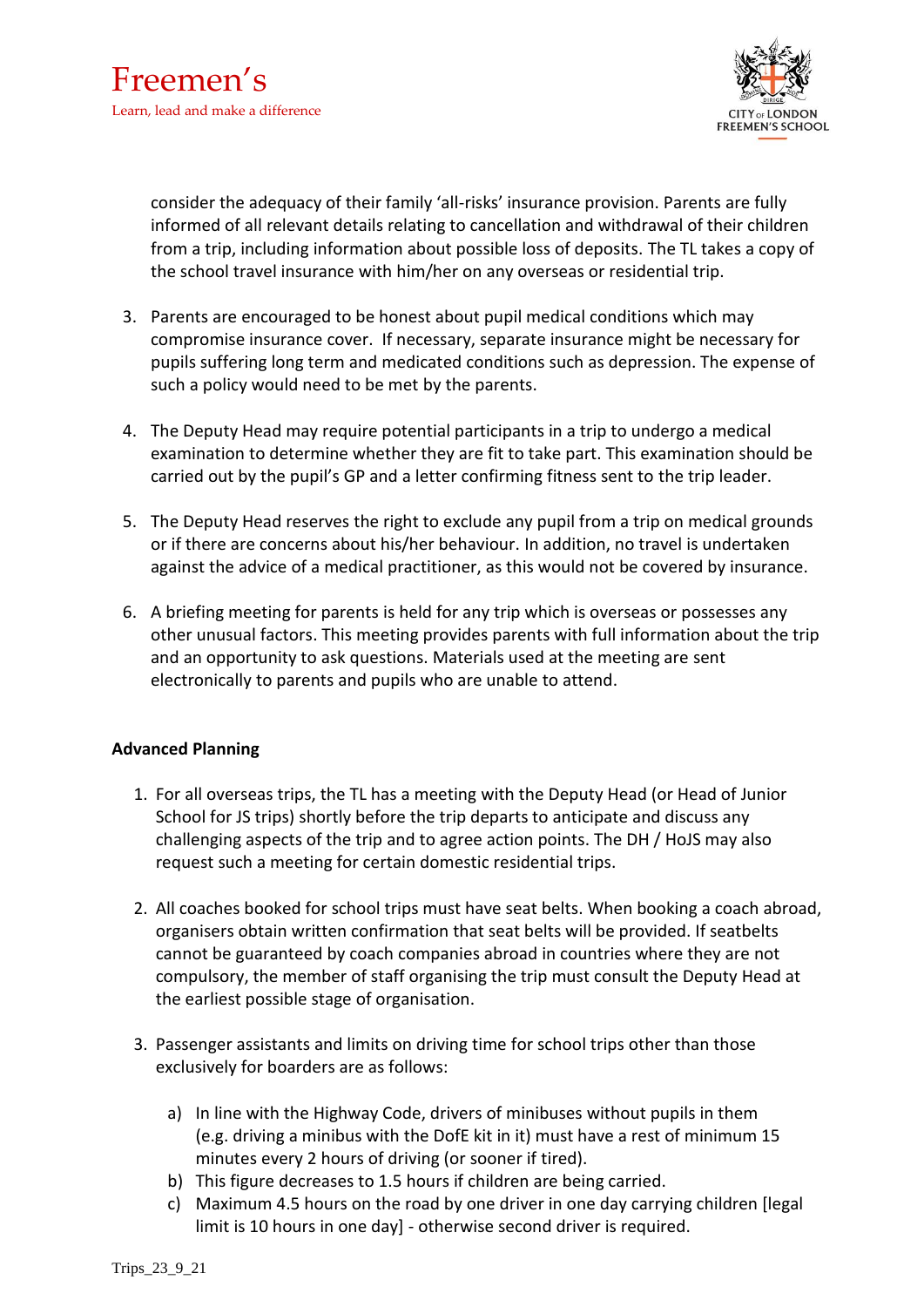

- d) Maximum 6 hours if not carrying children (e.g. driving a minibus with the DofE kit in it)
- e) All of the above are based on the member of staff being fully rested and having had adequate sleep prior to driving.
- f) Minibuses always have a passenger assistant (who is a member of staff) if carrying children unless: all occupants are Sixth-Formers or there are ≤6 children AND, in addition, the journey is for <30 minutes.

Passenger assistants and limits on driving time for Walbrook (Boarding House) daytrips are as follows:

- a) Drivers must have a rest of minimum 15 minutes every 1.5 hours of driving (or sooner if tired).
- b) Maximum 4.5 hours on the road by one driver in one day carrying children [legal limit is 10 hours in one day]- otherwise second driver is required.
- c) All of the above are based on the member of staff being fully rested and having had adequate sleep prior to driving.
- d) Minibuses always have a passenger assistant (who is a member of staff) unless the journey is <30 mins. AND risk controlled in the following ways:
	- i. There are no pupils on board who are known to be prone to disruptive behaviour.
	- ii. Pupils are briefed beforehand re. what to do if something happens in the back of the minibus (e.g. travel sickness) and are warned not to distract driver unnecessarily.
	- iii. If an older pupil is present, he/she is given the role of taking the lead in such situations.
	- iv. There is a nominated member of SLT who can come out in an emergency to support or relieve the lone member of staff
- 4. As a general rule, no pupil is permitted to take part without explicit parental consent. However, if and only if a trip meets all the following criteria, it is sufficient for parents merely to be informed of the details of the trip.
	- a. the trip departs and returns between 0835-1600 on a single day
	- b. the trip involves no hazardous or unusual activities
	- c. attendance on the trip is not optional
	- d. there is no cost to be paid directly by parents
- 5. The Senior School Administrator is responsible for securing consent.
- 6. No pupil is permitted to participate in any trip without the necessary medical information having been received.
- 7. For certain trips staff will need to give their mobile 'phone numbers to pupils and, in line with Freemen's *Staff Code of Conduct*, will therefore need to be equipped with school mobile 'phones.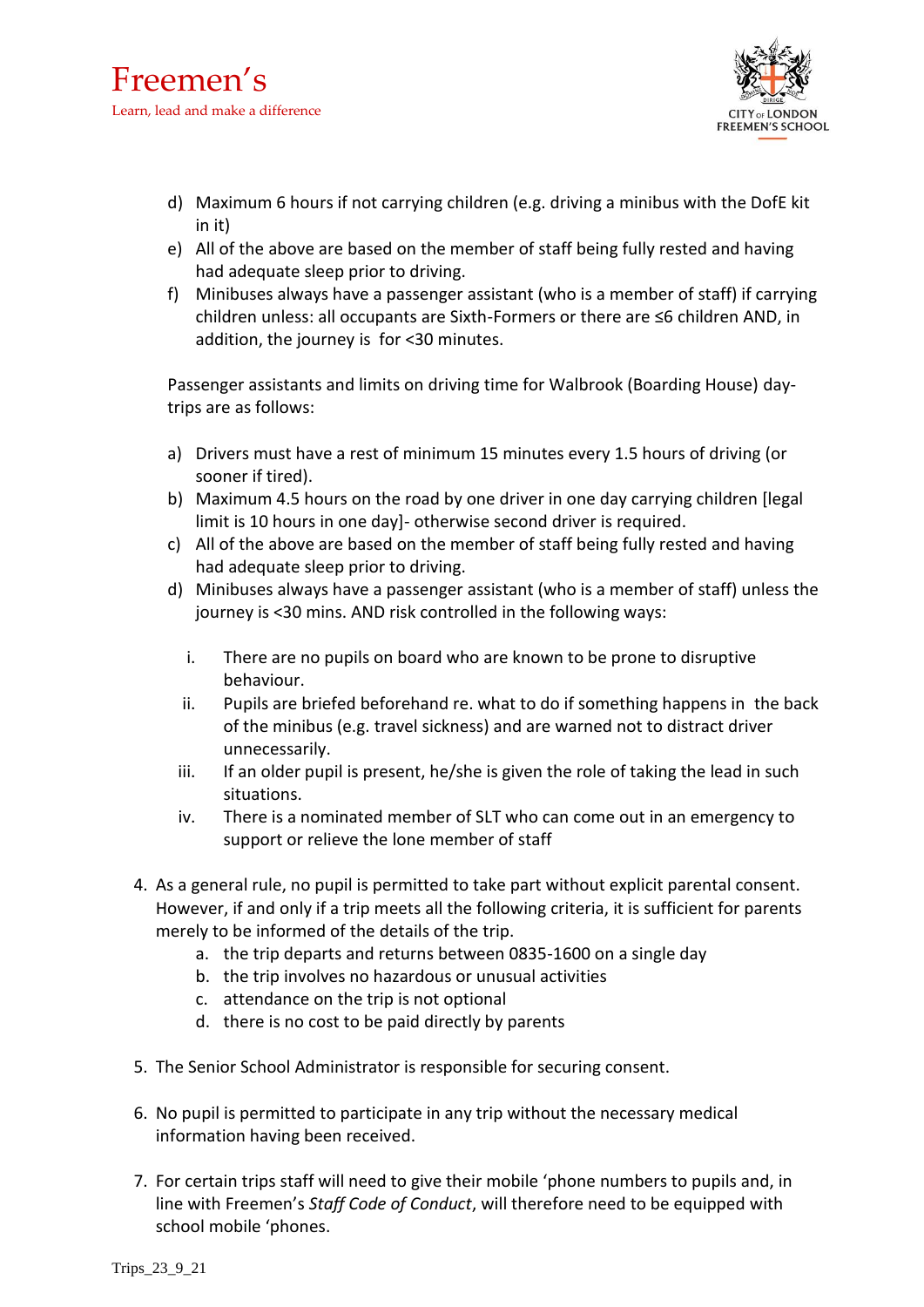

- 8. Travel to and from the destination is planned with care. As a general rule, unaccompanied travel is not permitted below the Sixth Form. For sixth-formers, accompanied travel is offered as an alternative to unaccompanied travel and explicit parental consent secured for the latter.
- 9. When planning a trip, TLs should observe the general rule that staff should enjoy the same quality of food, drink and accommodation as the pupils. An exception might be, given that the reasonable expectation of privacy differs for children and adults, the provision of single rooms for staff who request it.
- 10. In the days leading up to departure, the Trips Administrator arranges for the TL to meet with the relevant Head of Section so that the TL and, if appropriate, other trip staff are informed on a need-to-know basis of any pastoral and safeguarding issues pertaining to pupils on the trip.

#### **Staffing of Trips**

- 1. It is important to have an adequate ratio of adult supervisors to pupils for any trip. The factors to take into consideration include:
	- a. Sex, age and ability of group;
	- b. Pupils with special educational or medical needs;
	- c. Nature of activities;
	- d. Experience of adults in off-site supervision;
	- e. Duration and nature of journey;
	- f. Type of any accommodation;
	- g. Competence of staff, both general and on specific activities;
	- h. Requirements of the organisation/location to be visited;
	- i. Competence and behaviour of pupils;
	- j. First aid cover.
- 2. Department for Education recommended staff to pupil ratios are:

1:6 for Years 1-3 inclusive (higher ratio for under 5's)

1:10-15 for Years 4-6

1:15-20 for Years 7 upwards (with a larger ratio permitted for overs 16's)

1:10 for all visits abroad

- 3. Freemen' ratios are, as a minimum:
	- Year 3 1 adult to every 6 pupils for all trips.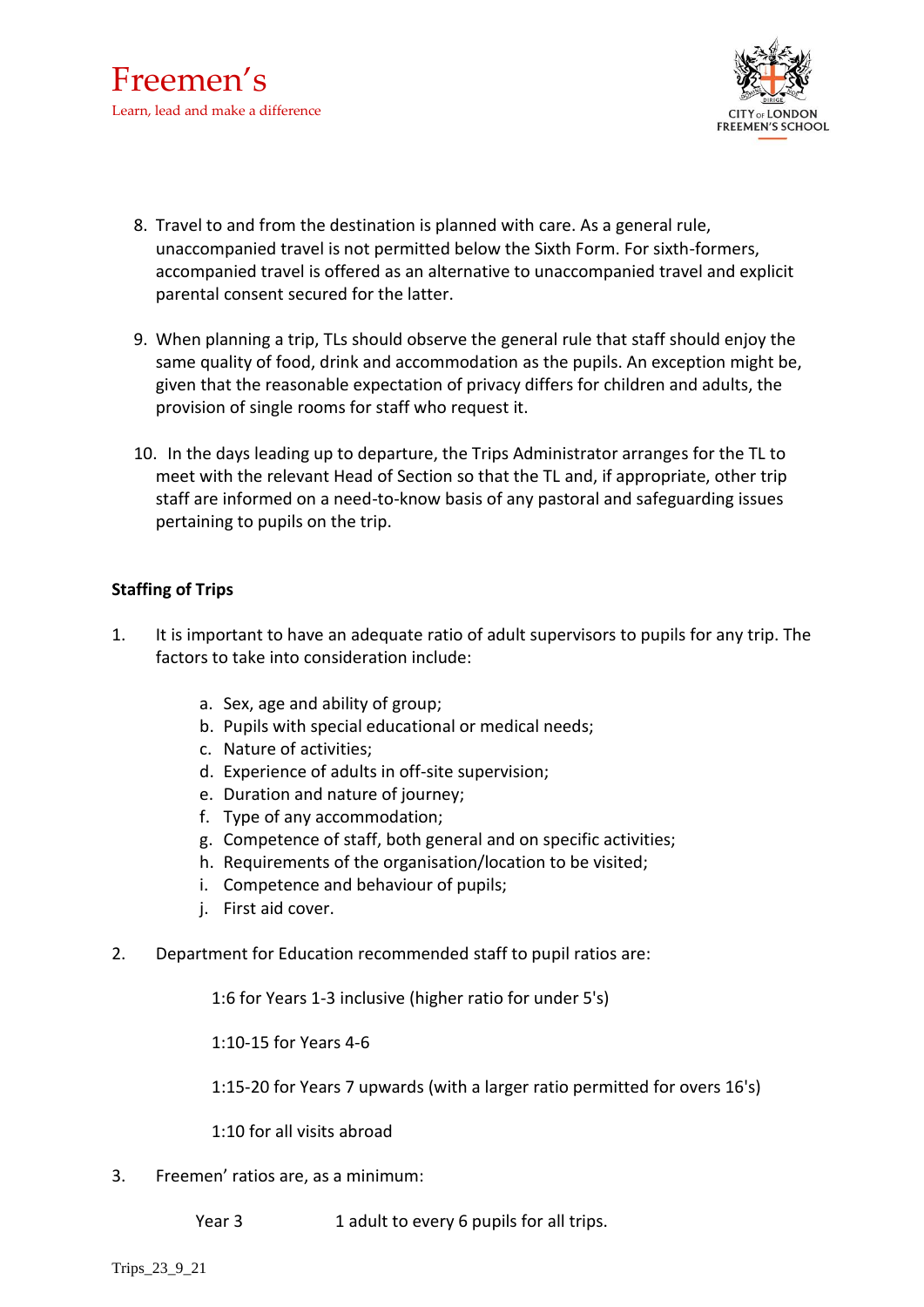

| Years 4 - 6    | 1 adult to every 10 - 15 pupils for trips in the UK   |
|----------------|-------------------------------------------------------|
|                | 1 adult to every 10 pupils for trips outside the UK   |
| Years $7 - 13$ | 1 adult to every $15 - 20$ pupils for trips in the UK |
|                | 1 adult to every 10 pupils for trips outside the UK   |

There should be at least 2 adults with a trip. Exceptions to this would be small groups of Sixth Formers. The ratios stated are guidelines, and higher risk activities to be undertaken may require a higher ratio. Graduate Assistants, support staff and parents count as adults but are not given total responsibility for groups of pupils. On some occasions it may be appropriate to relax these ratios. If so, this is justified on the Trip Risk Assessment and, if necessary, the risk reduced through other means.

- 4. On domestic residential trips with a mixed party that includes any pupils below the Sixth Form, the accompanying adults include at least one man and one woman. In the Sixth Form this is not a requirement but is desirable.
- 5. For trips abroad, at least 3 adults must accompany the party unless the number of pupils is fewer than 10, in which case there should be 2 teachers. Mixed parties abroad, irrespective of year-group, must be accompanied by at least one adult of each sex.
- 6. Supervision arrangements for overseas trips will need to be considered individually. At least one teacher should have a basic knowledge of the area to be visited e.g. local medical services, bye-laws. It is advisable to have a 'basic knowledge' of the language of the country to be visited.
- 7. All Freemen's staff have enhanced DBS checks. Any other adults must be DBS checked if the trip is residential although this is not essential for day or evening trips on the condition that the Trip Leader ensures that they do not have unsupervised access to children at any point (staffing ratios may need to be increased in order to enable this). Any volunteer (e.g. a parent) should be DBS checked if they are regularly going to help with trips (i.e. more than 3 times in a term).
- 8. Non-teachers accompanying trips must be clear as to their responsibilities, be briefed and meet the pupils before the trip/journey and possibly receive training. They should not be left (without a teacher present) in charge of a large group or in a place with a potential hazard.
- 9. On residential trips, there should be a staff rota to allow each teacher some periods of relaxation without being first on call.
- 10. On all trips there should be a member of staff who has a First Aid qualification, although the Deputy Head may make occasional exceptions to this rule at his discretion.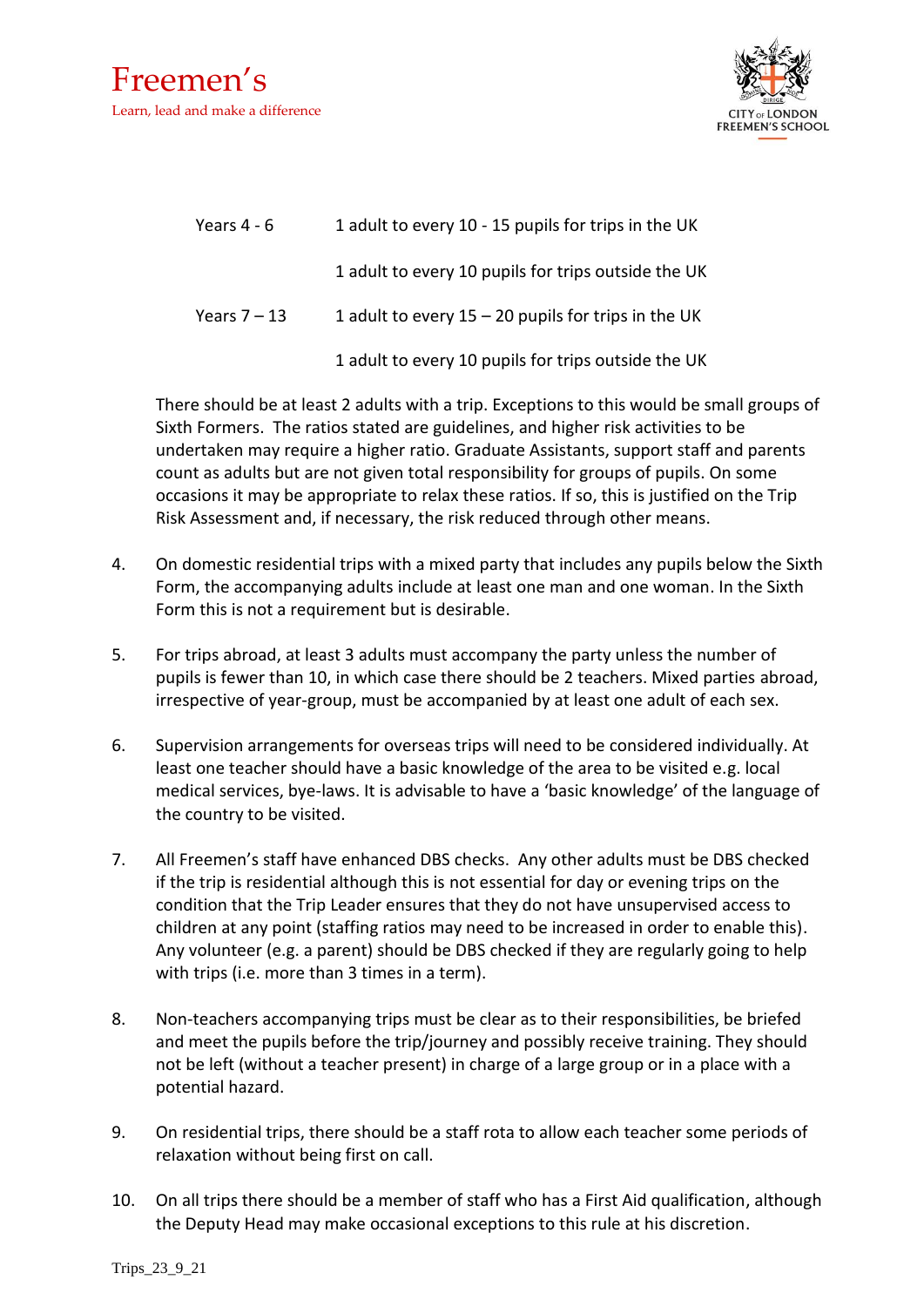

11. Special arrangements for supervision are made when pupils of the School undertake expeditions and other exercises for the Duke of Edinburgh's Award Scheme. Elements of the Duke of Edinburgh's Award Scheme require participants to take part in unaccompanied activities.

#### **Pupil behaviour and staff conduct on trips**

- 1. Normal school expectations of pupil behaviour apply on all school trips. When briefed about their behaviour, pupils are reminded that: they are in the public eye and have the responsibility and opportunity to uphold the good reputation of the School; behaviour that brings the School into disrepute or risks doing so will be treated with the utmost seriousness.
- 2. Pupils are briefed about cultural norms operating at their destination and instructed to respect them assiduously. Particular attention should be paid to modesty of dress in certain countries and in religious sites such as cathedrals and monasteries.
- 3. It is important all adults accompanying a trip are aware of the School's *Alcohol Consumption by Pupils Policy* and that this is implemented without exception.
- 4. Adults on a trip should familiarise themselves with the School's *Alcohol Consumption by Staff on Trips Policy* and follow it accordingly.
- 5. Pupils are forbidden from bringing, purchasing or consuming high-energy drinks containing caffeine or other stimulants (e.g. Red Bull, Monster etc.). As prohibited items, these can be confiscated by staff under the School's *Searches and Confiscation Policy*.
- 6. Pupils are not allowed in one another's bedrooms without permission of a member of staff, and even then only into bedrooms belonging to pupils of the same sex. Pupils are forbidden from entering into the bedrooms of any non-Freemen's children or adults, and from allowing them to enter theirs.
- 7. If a pupil misbehaves on a trip, the TL is at liberty to impose a reasonable sanction then and there, such as withdrawal of free time or restrictions on activities. Pupils may receive sanctions on return to school in addition to or in place of such. The Deputy Head is informed immediately of any serious misbehaviour.
- 8. If the TL has reason to think that a pupil has a prohibited item, he/she may initiate a search in line with the School's *Searches and Confiscation Policy*. Staff should note that the scope of this Policy depends on the country in which the trip is taking place.
- 9. A serious breach of the code of conduct or of the normal rules of acceptable behaviour may result in the pupil being repatriated or returned home at the expense of his or her parents. The decision to repatriate or send home a pupil is at the discretion of the TL in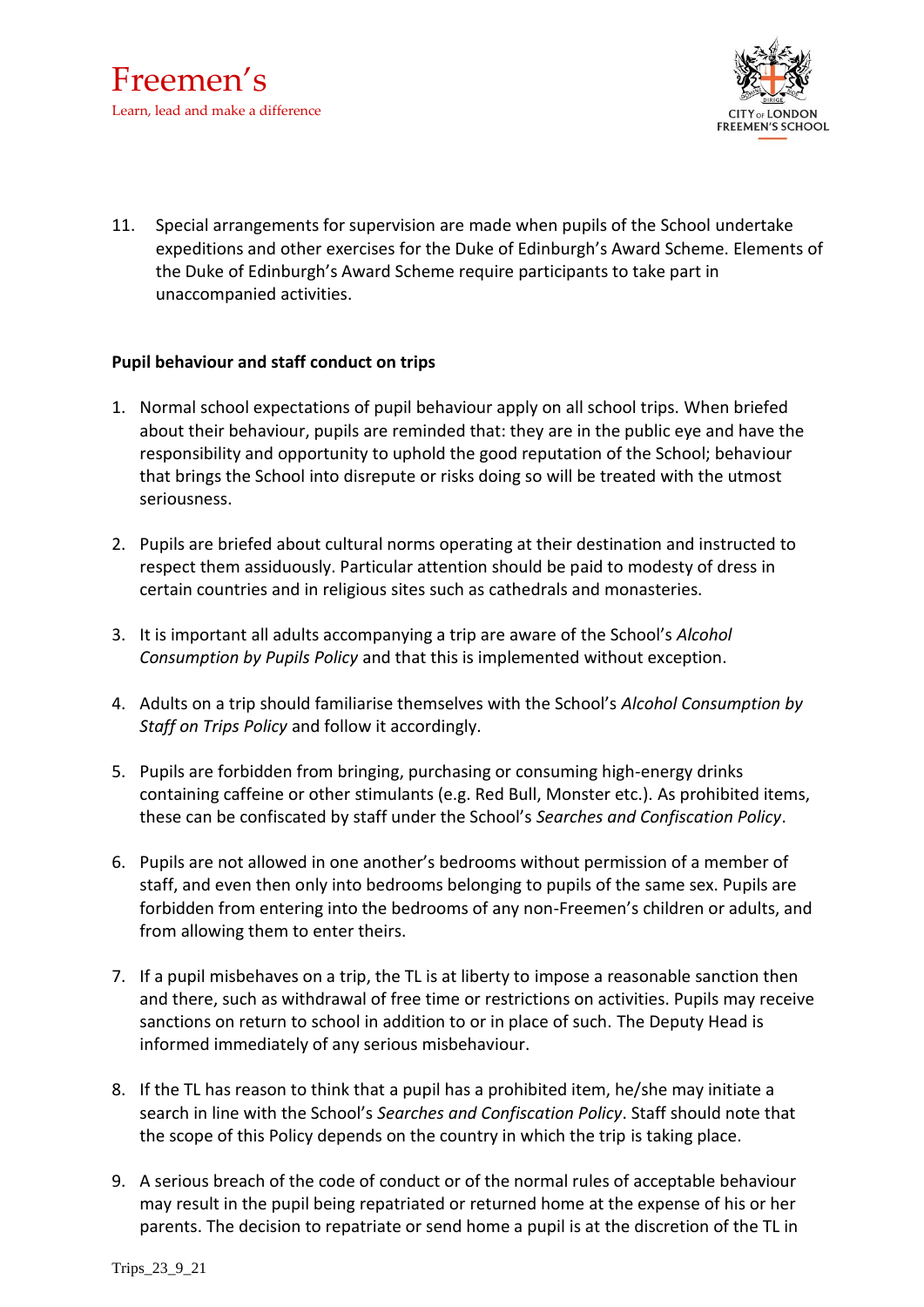

consultation with the Deputy Head or alternative SLT Duty Officer. Parents are advised immediately.

- 10. Staff are contactable by mobile 'phone, but personal mobile 'phone numbers are not given to pupils. However, if for whatever reason, they need to give a personal 'phone number, care must be taken at the end of the trip to delete pupil and staff numbers from all address books and the Deputy Head informed.
- 11. Staff wear seatbelts on coaches so that, in the event of an accident, they are able to discharge their duty of care to the pupils.
- 12. There may be times on a trip when it is appropriate for a small amount of funds to be spent on essential items specifically for staff. An example is lunch for staff attending a Duke of Edinburgh Award expedition while the groups are out walking unsupervised during the day. Such expenditure should be modest, never excessive.
- 13. Staff may borrow and sign for a school laptop from IT Services in order to work while on a trip as long as they take good care of it and return it promptly. Any accidental loss, damage or theft is paid for from the trip contingency fund or by the respective departmental budget.

#### **Active Supervision: recommendations**

- 1. Group size: small groups are easier to count and chase than large groups. Head count frequently.
- 2. Close consideration should be given to any unaccompanied time, especially if there is liberty to spend it in public, and must feature discretely on the trip risk assessment. The profile of the area and the age of the pupils are the two most important factors. Pupils should go round in small groups (groups of 3 or 4), have clearly defined bounds, meeting points and times, know the location of staff, and be equipped with their mobile phone numbers to use in emergencies.
- 3. Check the weather, suitable clothing and provisions. Have emergency procedures in place.
- 4. Be aware of water
	- *i.* Activities near water such as a walk along a river bank or seashore, collecting samples from ponds or streams, paddling or walking in gentle shallow water. Tides and the time of high water should be checked for any seashore trip.
	- *ii.* Swimming in the sea or other natural water should only be allowed as formal and supervised activities, preferably in recognised bathing areas which have qualified lifeguard cover. Pupils should always be in sight of their supervisors.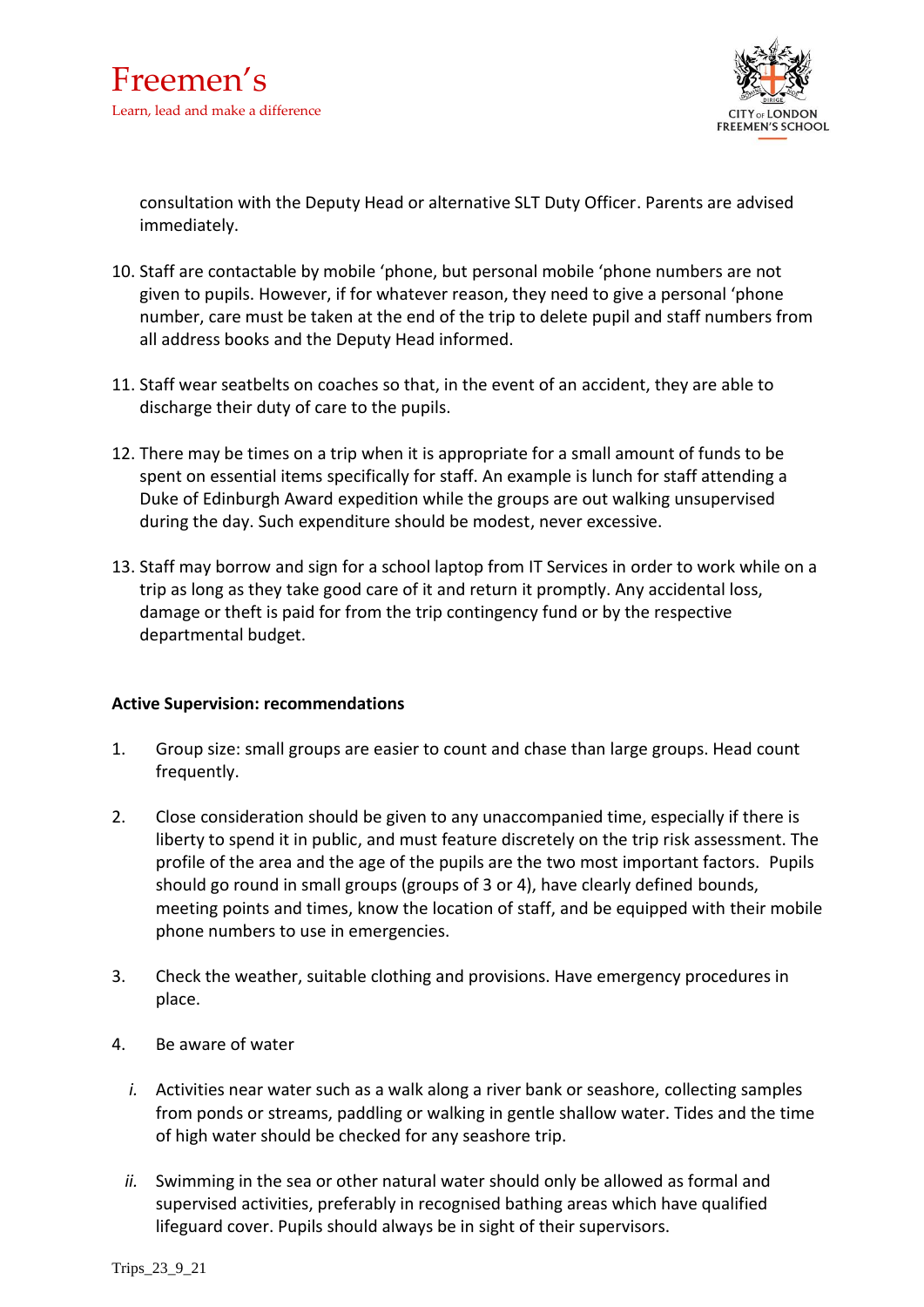

- *iii.* Swimming pools: there must be constant supervision by a sufficient number of qualified lifeguards;
- *iv.* The swimming ability of individual pupils must be risk assessed.
- 5. Staffing must take into account having to send a pupil home accompanied.
- 6. Security measures must be taken into account e.g. terrorist threats
- 7. Check that seat belts are worn by all pupils and staff alike.

#### **Illness / accidents / incidents / near misses**

Wherever possible, a pupil's medical conditions should not prevent him/her from taking a full part in trips organised by the School.

Trip leaders should be fully aware of all the medical issues of pupils on the trip. Details are supplied in the trip information pack

Where pupils require epipens or other medication the trip organiser must make sure they are confident about the use of medications and have read the written guidance issued from the Medical Centre where appropriate (e.g. the correct use of an epipen).

Should any pupil become seriously unwell or be involved in an accident;

- 1 phone the school emergency contact (usually DH)
- 2 inform the pupil's parents

Do not delay ringing the parents because you cannot contact one of the emergency contacts.

All medicines, epipens and care plans must be returned to the Medical Centre no later than the agreed date of return.

In the event of any other significant incident, the TL 'phones the Deputy Head (or Head of the Junior School for JS trips) to inform him of what has happened and to seek advice. He will typically brief the Headmaster in turn.

If there is an accident, near miss or significant incident on a trip, the EVC is obliged to meet with the EVC as soon as possible on return so that the trip can be evaluated and lessons learned. Normal accident reporting procedures are followed irrespective of the fact that the incident occurred off site.

#### **Insurance**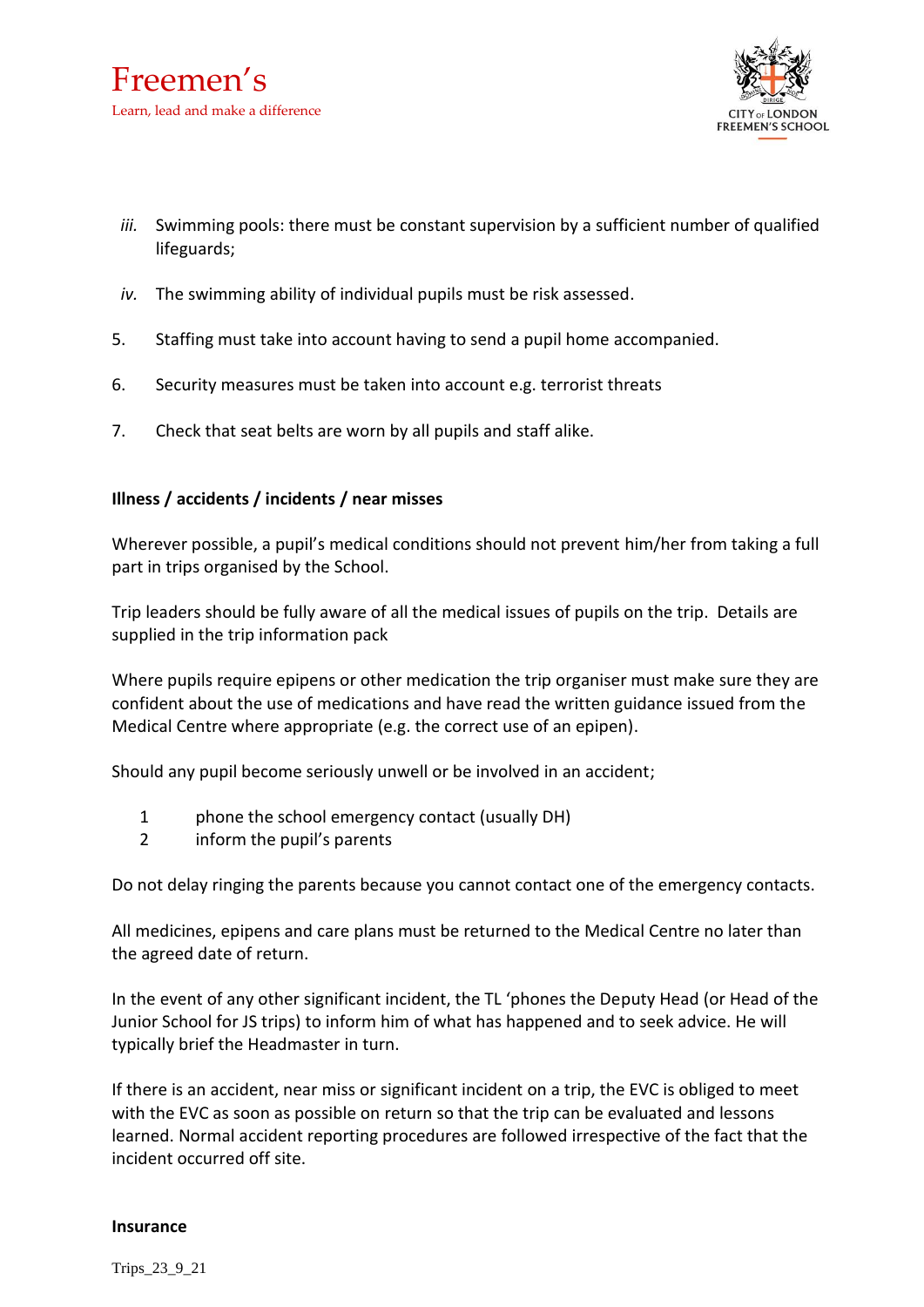

- 1. Appropriate Insurance Cover must be taken out to protect all those taking part in the trip. In the case of journeys abroad, the policy must also cover charges for any form of medical treatment provided for pupils and adults in the party, including necessary incidental expenses.
- 2. Some journeys are covered by inclusive terms, while others are not. It is important to be sure that the journey is adequately covered either by the inclusive terms offered by the travel association or under the City of London Corporation's insurance. Where cover is provided under inclusive terms, details of the Insurance Policy must be passed to the Finance Manager.
- 3. The TL should check that the provider / host venue has adequate Public Liability Insurance.
- 4. To take advantage of the City of London Corporation's travel policy, details of domestic residential and all overseas trips will need to be provided by the trip organiser to the Finance Manager who will liaise with the City of London Corporation's Insurance Section. Details should be provided as soon as possible but in any case at least 2 weeks before a trip is to be undertaken.
- 5. The City of London Corporation's policy covers employees (including teachers), pupils, volunteers or helpers and incudes cover in respect of:
	- Death and permanent disablement
	- Medical and emergency travel expenses
	- Money (including cash, travellers cheques, credit cards and travel tickets)
	- Cancellation, curtailment and change of itinerary
- 6. The Bursary must be notified as soon as possible of any claim or potential claim.

#### **Passports and Visas**

- 1. For trips abroad parents should be reminded to check that passports must be current (6 months beyond the return date is required by some countries). Pupils with non-EU passports will need to check if a visa is required. Non-EU nationals can travel to EU countries with a visa exemption form (see Senior School Administrator). Visas may be required for trips beyond Europe.
- 2. The Trip leader must arrange for a photocopy of the back pages of the passport and a copy of the visa application (if applicable) for every pupil on a trip.
- 3. It is often advisable for the Trip leader to carry a document listing the names of all in the party printed on official headed paper and signed by the Headmaster.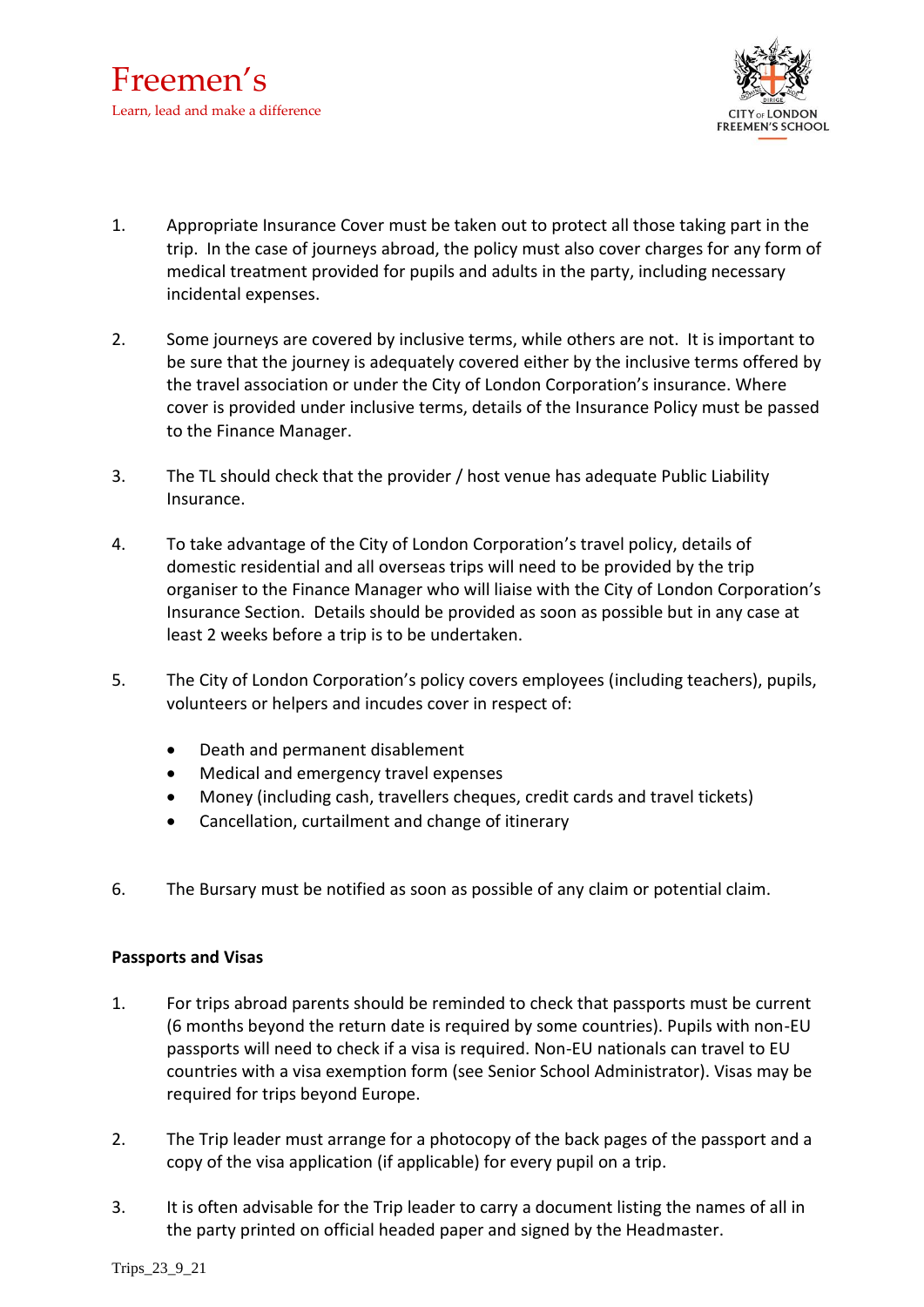

#### **Financing of Educational Trips**

- 1. The expectation is that trips are self-financing. Trips can only be part-financed through budget codes with the approval of the DH.
- 2. No payments, including deposits, may be made until Approval in Principle has been given by the Deputy Head. A signed copy of this approval form must be forwarded to the Finance Manager with the Preliminary Budget Estimate form before requesting first payments.
- 3. If the Trip leader intends to approach any outside body to sponsor or subsidise the trip they are planning, they must have the written agreement of the Headmaster and the Bursar in advance.
- 4. The financing of staff places over and above the normal pupil/staff ratio on all school trips must be approved by the Bursar.
- 5. The Bursar should be consulted about any pupil who might qualify for financial assistance. No parent or pupil must ever be led to believe that they might be eligible for financial assistance without the explicit authority of the Bursar.
- 6. Expenditure on equipment and clothing for staff accompanying the trip should be detailed and approved by the Deputy Head in advance.
- 7. Payments may be made by instalments prior to the trip/journey, preferably by adding them to parents' termly bills; collection of income must be scheduled so that sufficient funds are available to cover outgoing payments. Arrangements for the collection of money using the School's accounting system will be necessary. The organiser should check that all income and expenditure has been credited / debited to the trip holding account. Any variations should be reconciled initially with the Finance Office. All monies (cash or cheques) collected must be given to the Finance Officer immediately for safekeeping, including a consolidated list of cheques.
- 8. Money must never be held in a member of staff's personal account.
- 9. All bills must be paid by the School and not directly from monies collected. V.A.T. receipts must be obtained to enable the School to reclaim the tax. All expenditure on invoices must be paid out through the Finance Office with appropriate authorising signatures.
- 10. All cash received at any fund-raising event for a trip must be counted by two members of staff in attendance at the time and a cash receipt sheet must be signed by both members of staff.